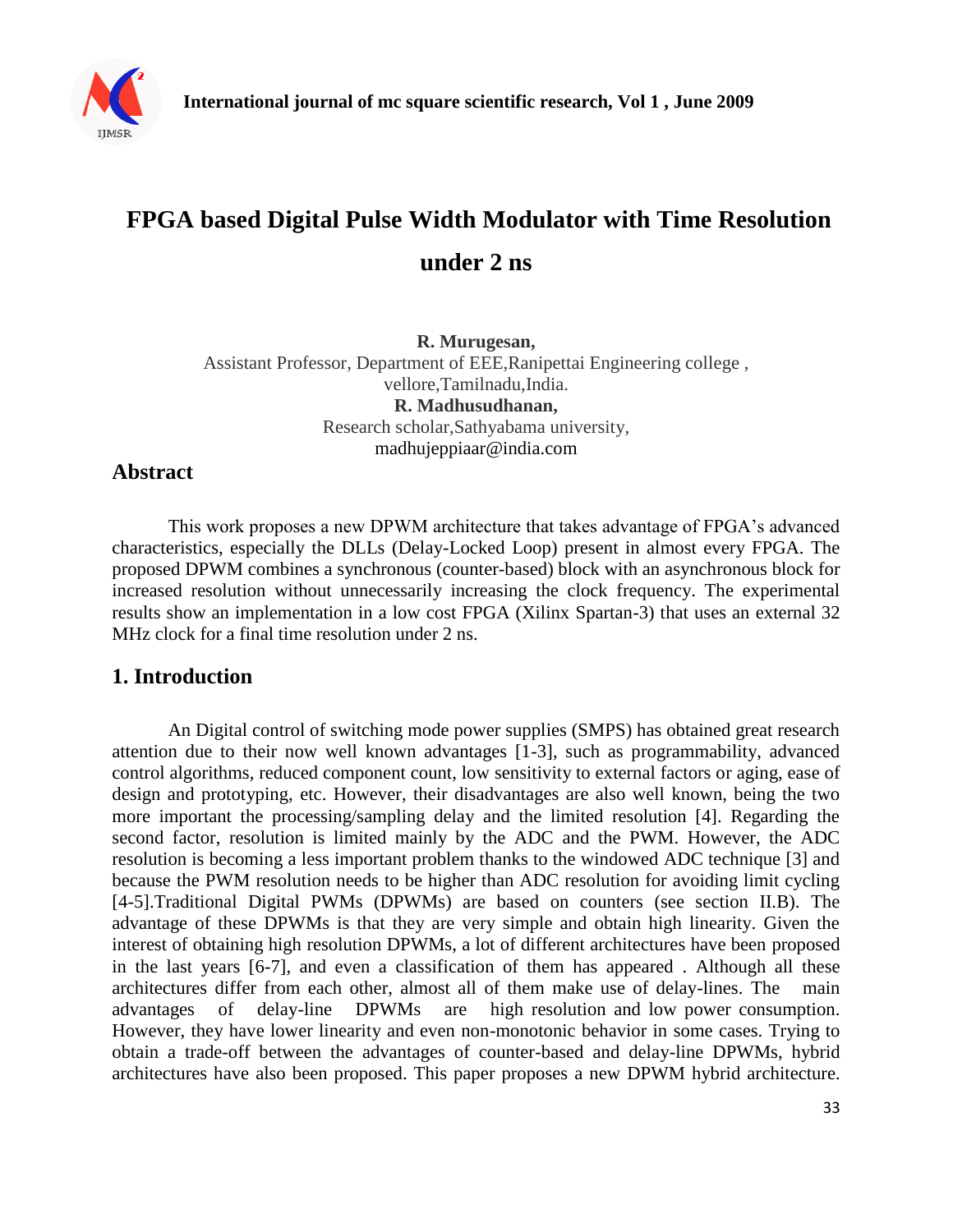

The synchronous block is counter-based. However, the asynchronous block does not implement a delay-line, but it uses FPGA internal resources. Taking advantage of these resources, it obtains an excellent trade-off between linearity and time resolution. The proposed DPWM is, in principle, only intended for FPGA implementation, but it is very simple to design and can be implemented even in the lowest cost FPGAs, as shown in the experimental results. The paper is organized as follows: next section describes the proposed DPWM architecture, while section III shows the experimental results. Finally, section IV gives the conclusions.

# **2. Proposed dwpm architecture**

## A.DLL block

The key of the proposed DPWM architecture is that it takes advantage of the advanced DLL features that are available in almost every FPGA nowadays. Digital devices like FPGAs have specific blocks that can manage clock signals: DLL (Delay-Locked Loop) or PLL (Phase-Locked Loop). Using these DLLs or PLLs, it is possible to multiply or divide the clock frequency. Many of these DLLs can also generate four phase-shifted clocks (shifted 0º, 90º, 180º and 270º) directly (Spartan and Virtex families of Xilinx) or allow to generate phase-shifted versions of the clock (Cyclone and Stratix families of Altera, ProAsic3, Fusion or Axcelerator families of Actel).The first feature of these DLLs that is used in the proposed DPWM is multiplying the clock frequency. The advantage of doing so is that a high clock frequency can be internally used in the DPWM while an external lower frequency is generated and also used in the rest of the digital controller.

## B. Synchronous block

The synchronous block is a counter-based DPWM that uses the most significant bits (MSBs) of the duty cycle, d[n-1,2], being n the total number of bits.the synchronous block is based on a counter and comparison structure. The functionality of this block is the following: if the duty cycle command is over the counter value, the output is in the on-state, and when the counter reaches duty cycle the output is turned off. This is a simple block and, therefore, it can work at high clock frequencies.

In the synchronous block, resolution is given by both the clock and the switching frequencies. This resolution can be obtained as:

$$
Resolution = fclk / fsw
$$
 (1)

where fclk is the clock frequency and fsw is the switching frequency.

C. Asynchronous block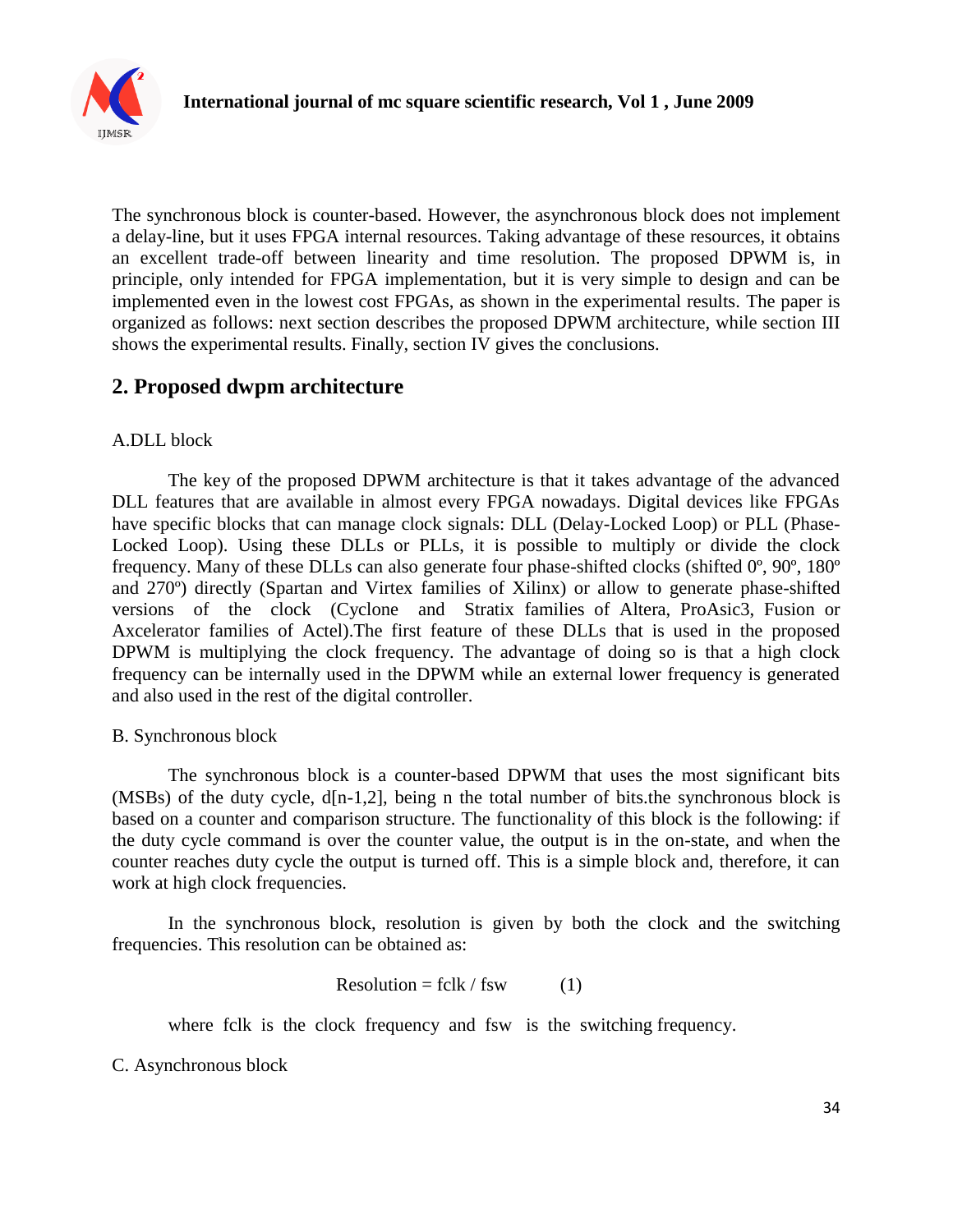

The two least significant bits (LSBs), d[1,0], are used in the asynchronous block. These two bits are used to select between the four phase-shifted clocks generated by the FPGA's DLL. In fact, these signals are combined using and gates (see Fig. 1) in order to obtain other four phase-shifted signals that are high only a quarter of a cycle instead of half a cycle (see Fig. 4).The basic idea of using these four phase-shifted signals is obtaining four possible switching instants during each clock cycle. Therefore, resolution is multiplied by four. In general, using m asynchronous bits, the total resolution is calculated as:

Resolution =  $2m \cdot fclk / fsw$  (2)

where m is the number of asynchronous bits, folk is the clock frequency and fsw is the switching frequency.

D. Functionality of the DPWM architecture

The proposed DPWM, as shown in Fig. 1, is composed of two blocks: a synchronous block and an asynchronous block, as explained in the last sections. The functionality of the proposed hybrid DPWM is described as follows (see Fig. 1). The output of the synchronous block (counter-based block using the external frequency multiplied by 4) sets the output of the DPWM depending on the MSBs of d (duty cycle command). The proposed DPWM architecture is intended for a synchronous multiphase buck converter, so it creates driving signals for both the high side MOSFETs (HSM) and low side MOSFETs (LSM).Of course, it can be easily adapted to any other SMPS topology. The idea is that the turn-on instant of the HSM is always coincident with a 0º clock edge, while the turn-off instant can be at any of the four clocks edges, depending on the LSBs. The opposite is done for the LSM: turned-on with any of the four clock edges while turned-off with the 0º shifted clock.



Figure 1. Proposed DPWM architecture (basic outline).

As it can be seen in Fig. 1, the asynchronous block generates the signal named QuarterCycle, which corresponds to a quarter of the clock cycle, starting in the rising edge of one of the four clocks, depending on the value of the 2 LSBs of the duty cycle. For the HSM, the output is reset when the synchronous block is already off and QuarterCycle arrives. Therefore, the output is active and integer number of clock cycles (as generated by the synchronous block using the n-2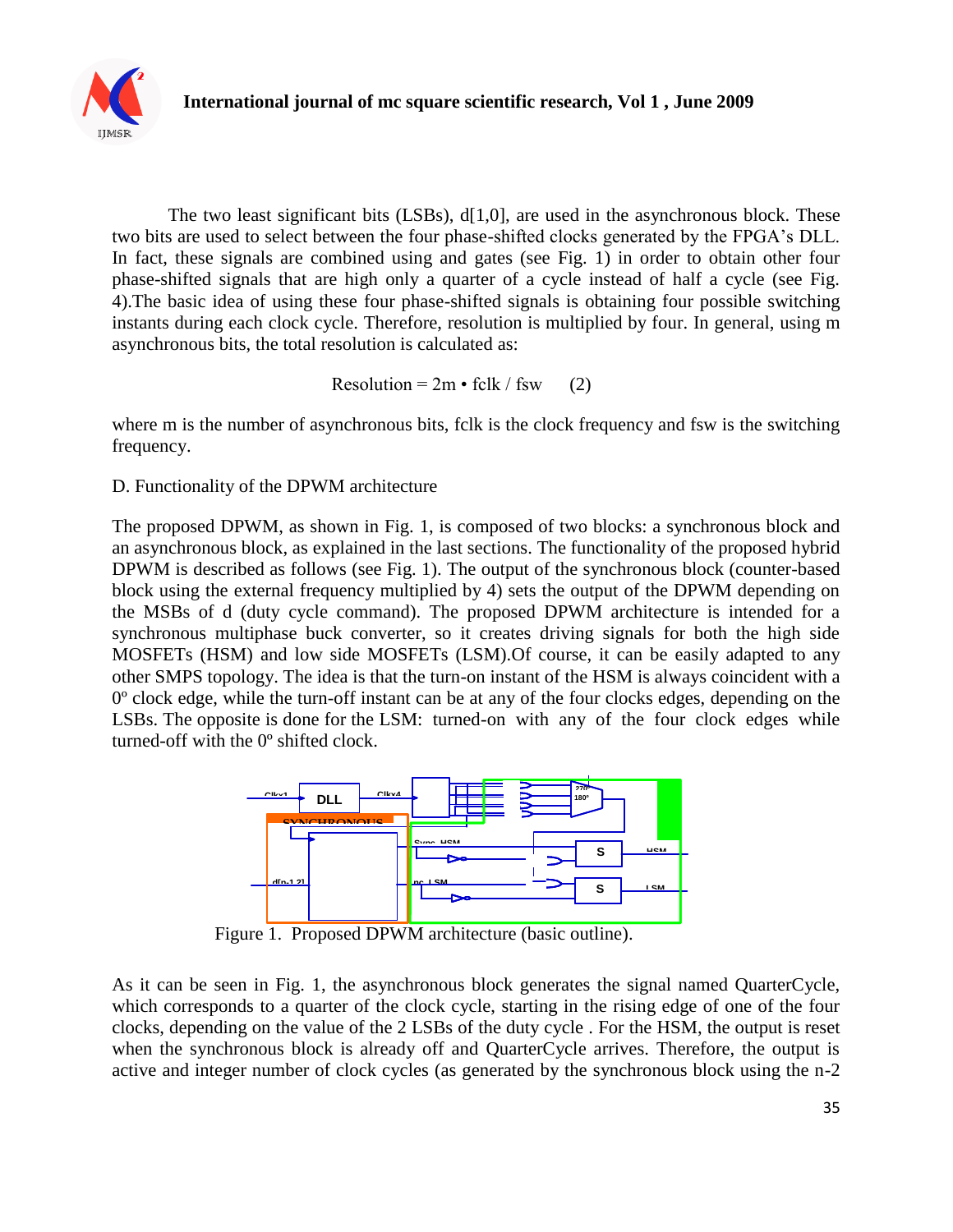

MSBs) plus 0 to 3 quarters of a cycle, depending on the 2 LSBs. However, using asynchronous techniques involves delay problems. In this case, signal QuarterCycle suffers from these problems. Its value corresponding to the 270º clock also has a short on-time at the beginning of the 0º clock . This problem can produce a non-monotonic behavior (duty cycle commands ending in "11" would be similar to "00" commands). In order to avoid the non-monotonic behavior some modifications in the DPWM architecture are proposed in the figure 2.





### **E. Modifications for avoiding non-monotonic behavior**

As explained before, the proposed basic DPWM shown in Fig. 1 can have problems of non-monotonic behavior. In order to guarantee monotonicity, it needs some additional resources used for avoiding the problems caused by asynchronous delays. The proposed block diagram is shown in Fig.5. In order to avoid the non-monotonic behavior, the reset of the output when the 2 LSBs of the d are "11" is only allowed after the arrival of the 90° clock. For that reason, additional RS registers and multiplexers are added . As a conclusion, the proposed DPWM achieves high resolution thanks to the use of 4 phase-shifted clocks while maintaining high linearity and monotonic behavior avoiding delay-lines. Resolution is increased 4 times compared to only counter-based DPWMs.

## **3. Experimental results**

The software used for simulation was ModelSim. In order to assure a correct VHDL description of the proposed design, behavioral simulations (these simulations do not include delays) were done. However, in order to check linearity and monotonic behavior, post-place and route simulations were carried out. These simulations include the delays of each signal. Using these simulations, non-monotonic behavior was identified in the design. The proposed DPWM has been implemented in a Spartan-3 FPGA (Xilinx), occupying only 22410 equivalent gates for a 4-phases buck converter (including the DLLs). The Spartan families are the low-cost low-speed FPGAs of Xilinx, so even better time resolution results can be obtained using Virtex FPGAs.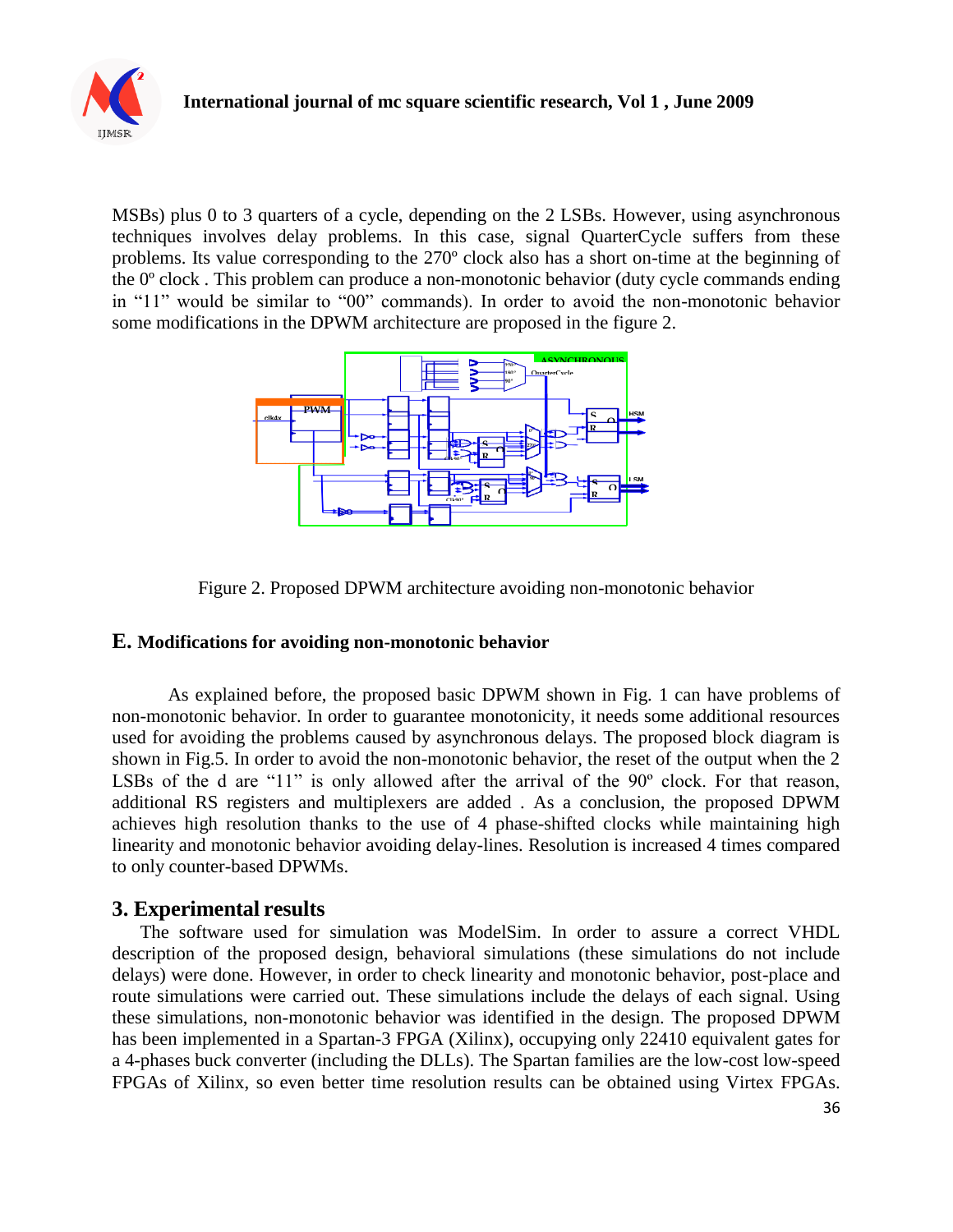

These DCMs also generate the four phase- shifted clocks. Hence the internal clock frequency of the DPWM is 128 MHz. The final resolution of this DPWM can be calculated as a time step using:

$$
\Delta T = Tclk4x / 2m \qquad (3)
$$

where Tclk4x is the period of the 128 MHz clock frequency (7.81 ns), and m is the number of asynchronous bits (2 in this case). Therefore, the final resolution is a quarter of the 128 MHz clock period, that is, 1.95 ns.As the switching frequency was 250 kHz for these experimental results, the total resolution can be calculated using (2) for a result of 2048 different duty cycle solutions. This is equivalent to 11 bits of resolution, 9 for the synchronous block and 2 for the asynchronous block. However, the number of bits of resolution changes from application to application depending on the switching frequency. Higher resolutions can be achieved using faster devices. Synthesis results for other FPGAs are shown in Table I. All these results were obtained using XST (Xilinx Synthesis Tool) and Xilinx ISE v8.1.

#### TABLE I

#### RESOLUTION OF THE PROPOSED DPWM FOR DIFFERENT FPGAS

| <b>Device</b>                       | Max.freq. (MHz) | <b>Resolution (ns)</b> |
|-------------------------------------|-----------------|------------------------|
| Spartan 3 (slow) XC3S200-4FT256     | 171.2           | 1.460                  |
| Spartan 3 (fast) XC3S200-5FT256     | 196.3           | 1.274                  |
| Virtex 2 (slow) XC2V40-4CS144       | 1472            | 1698                   |
| Virtex 2 (fast) XC2V40-6CS144       | 206.7           | 1.209                  |
| Virtex 4 LX (slow) XC4VLX15-10SF363 | 253.5           | 0.986                  |
| Virtex 4 LX (fast) XC4VLX15-12SF363 | 331.3           | 0.754                  |

#### **TABLE II**

#### **EXPERIMENTAL ON-TIME FOR DIFFERENTDUTY CYCLES**

| Duty cycle  | On-time  |  |
|-------------|----------|--|
| 00100000000 | 502.2 ns |  |
| 00100000001 | 5042ns   |  |
| 00100000010 | 506.4 ns |  |
| 00100000011 | 508.3 ns |  |
| 00100000100 | 510.0 ns |  |
| 00100000101 | 512 4 ns |  |
| 00100000110 | 514.2 ns |  |
| 00100000111 | 516.1 ns |  |

Linearity and monotonic behavior have also been tested. Table II shows the measured ontime for different duty cycles. These results are close to theoretical ones (1.95 ns steps), showing the feasibility of the proposed DPWM architecture. Furthermore, the accumulated step every four duty cycle solutions (discarding the 2 LSBs) shows an even higher. linearity, as it is caused by the synchronous block which is highly linear.